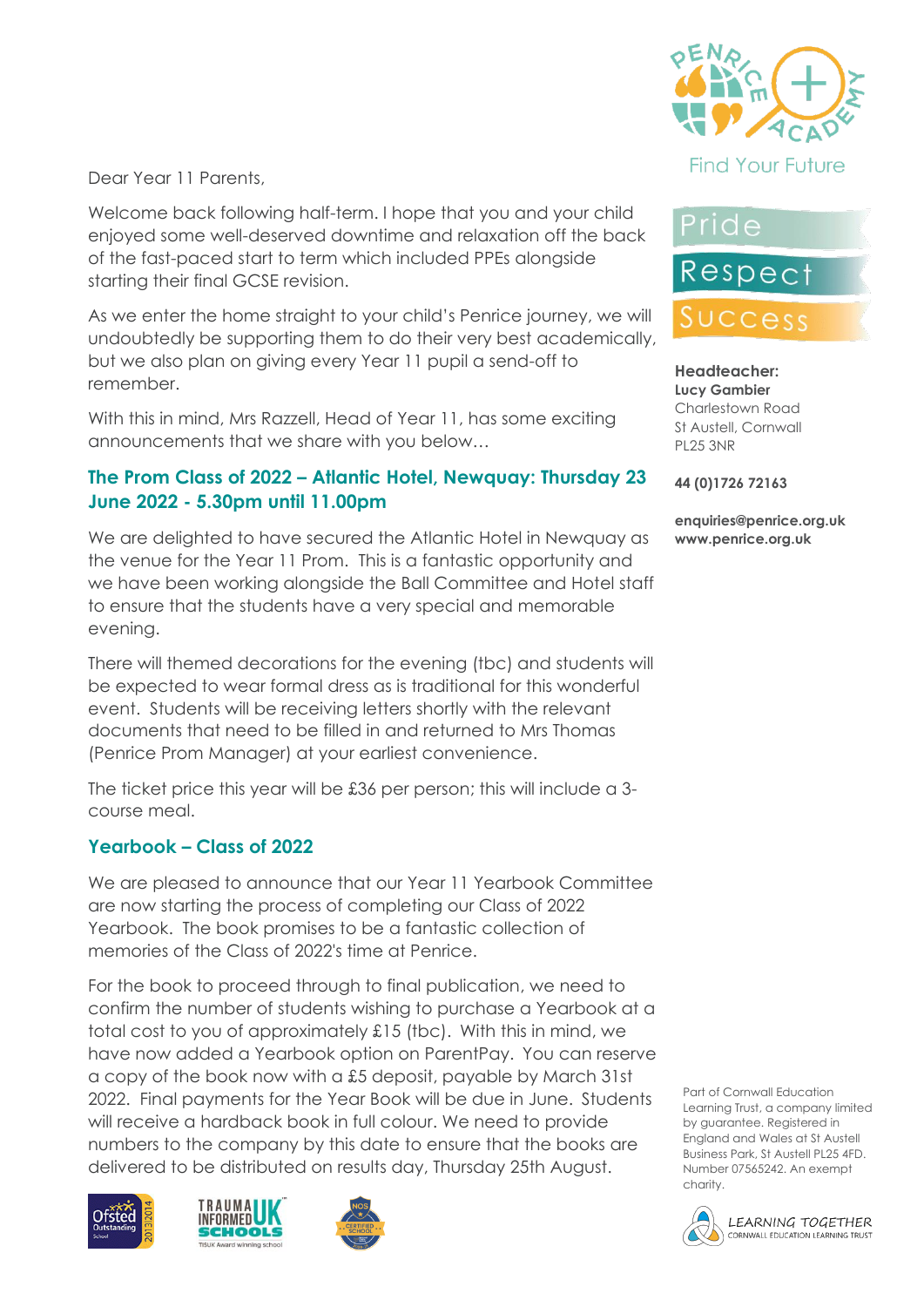Finally, I would like to remind students that they can send in any photos from the past 5 years to yearbook@penrice.org.uk.

# **Year 11 Raffle**

Traditionally, at this stage during their final year, we like to reward Year 11 students with a 'weekly raffle draw' to recognise and celebrate their achievements both in and out of school. This year, we will also include our Academy values of Pride, Respect and Success.

Mr Potter is co-ordinating this from the Student Family Centre (SFC) and we thank you in advance if you are in a position to donate a prize; these can include vouchers, gifts and experiences.





**VISIT TRURO-PENWITH.AC.UK TO FIND OUT MORE** Meet the tutors | Tour the campus | Explore your options



#### **VISIT CALLYWITH.AC.UK TO FIND OUT MORE** Meet the tutors | Tour the campus | Explore your options



**TRURO** 

PENWITH

Part of Cornwall Education Learning Trust, a company limited by guarantee.

Registered in England and Wales at St Austell Business Park, St Austell PL25 4FD. Number 07565242. An exempt charity.